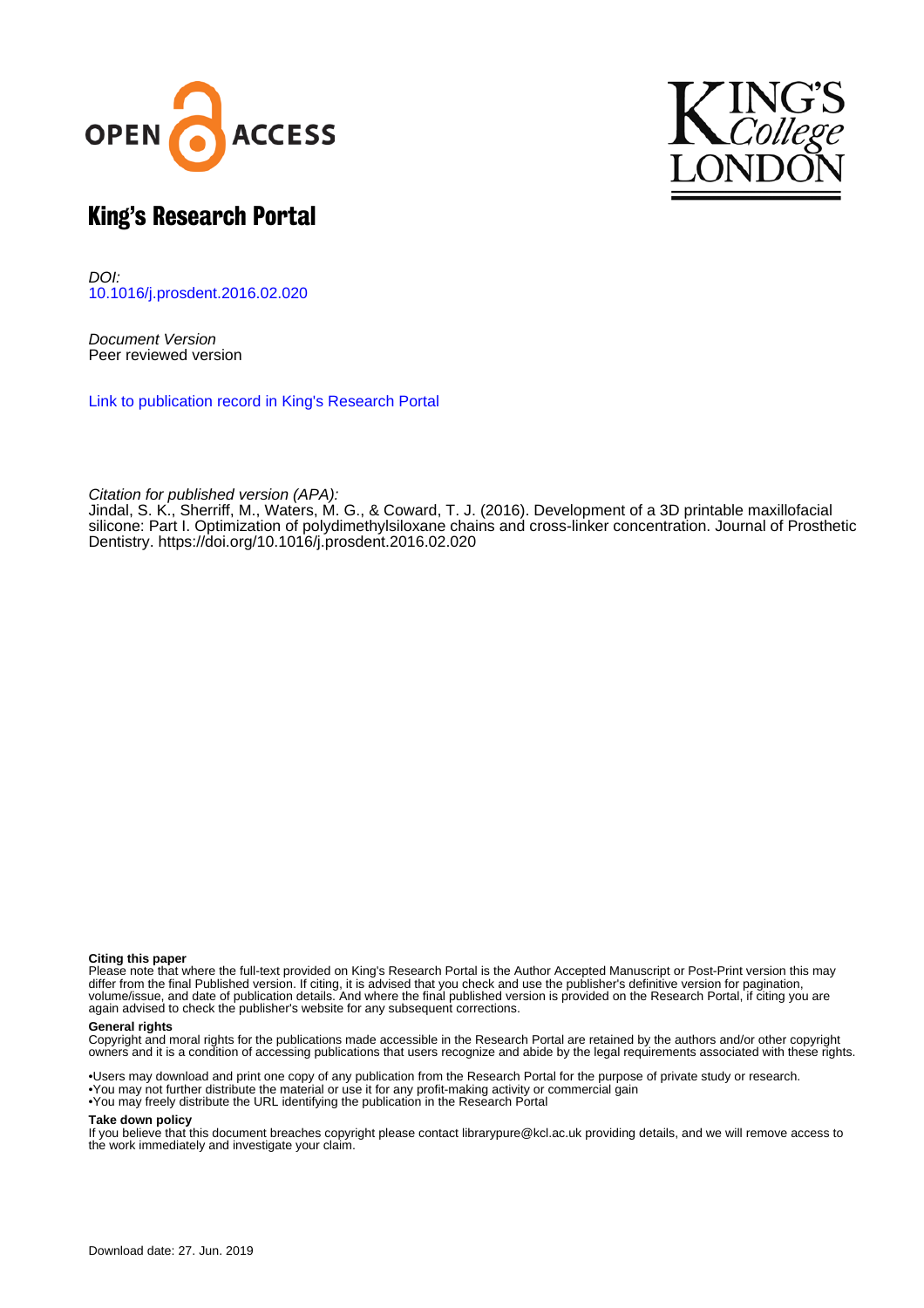### JPD-15-449

Development of a 3D printable maxillofacial silicone: Part I. Optimization of polydimethylsiloxane chains and cross-linker concentration

Swati K Jindal, BTech MSc,<sup>a</sup> Martyn Sherriff, BSc, PhD, MIMMM MRSC,<sup>b</sup> Mark G. Waters, PhD, $\degree$  and Trevor J. Coward, PhD, MPhil FIMPT FETC<sup>d</sup>

a Doctoral student, Department of Prosthodontics, King's College London, Guy's Hospital, London, UK.

<sup>b</sup>Visiting Professor, School of Oral and Dental Sciences, University of Bristol, Bristol, UK. c Professor of Biomaterials, School of Dentistry, Cardiff University, Heath Park, Cardiff, UK. <sup>d</sup>Reader/Consultant in Prosthetic Facial Rehabilitation, Department of Prosthodontics, King's College London, Guy's Hospital, London, UK.

### **ABSTRACT**

**Statement of problem.** Traditionally, maxillofacial prostheses are fabricated by hand carving the missing anatomic defect in wax and creating a mold into which pigmented silicone elastomer is placed. Digital technologies such as computer numerical control (CNC) milling and 3 dimensional (3D) printing have been used to prepare molds directly or indirectly into which a biocompatible pigmented silicone elastomer is placed.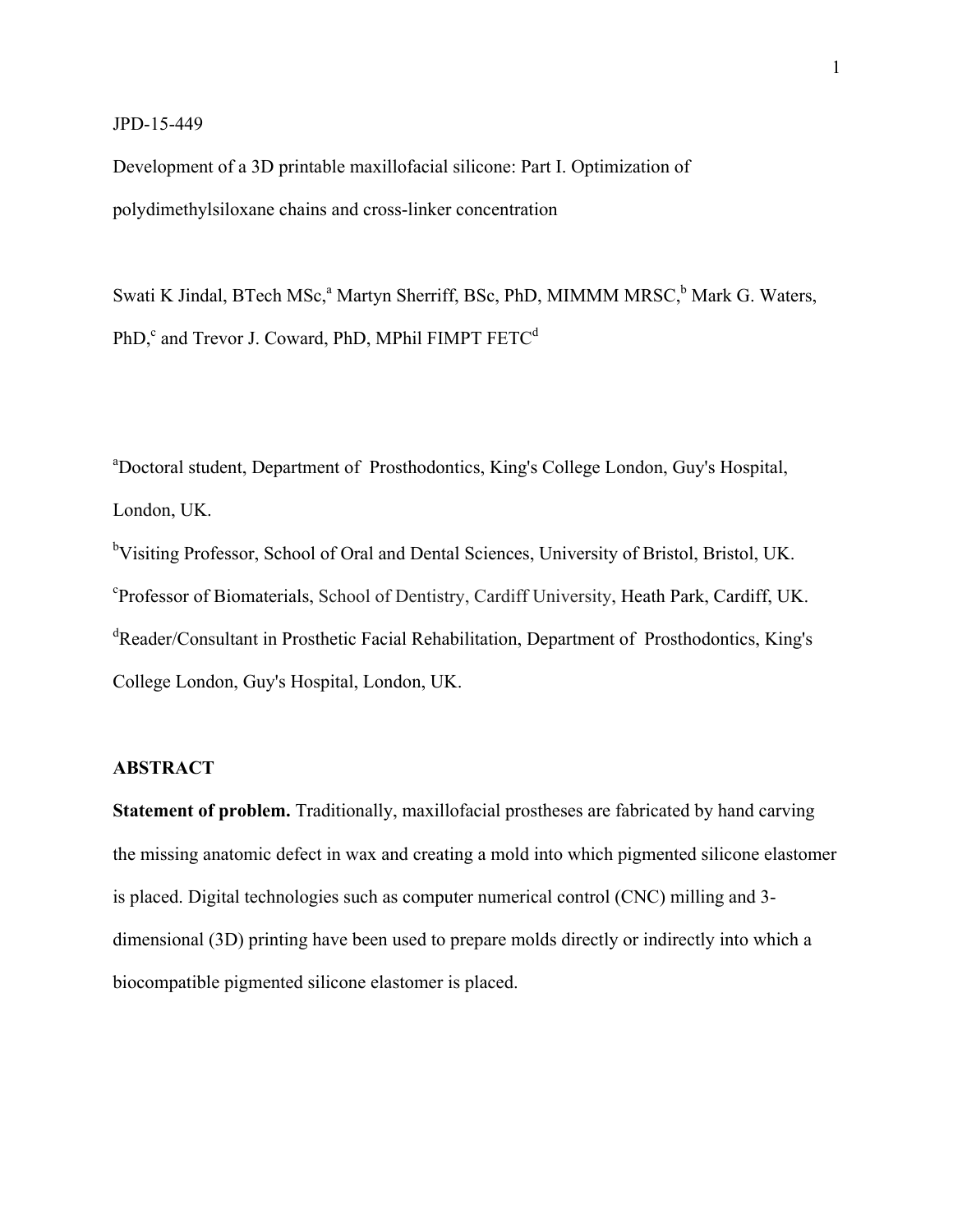**Purpose.** The purpose of this in vitro study was to develop a silicone elastomer by varying composition that could eventually be 3D printed directly without a mold to create facial/body prostheses.

**Material and methods.** The silicone was composed of polydimethylsiloxane (PDMS), filler, catalyst, and cross-linker. Four types of base silicone polymers were prepared with different PDMS molecular weight combinations with long, medium, and short chain length PDMS. The effect was assessed of 2.5% to 12.5% cross-linker content in these bases on the mechanical properties of the elastomer. Ten readings were made for each formulation, and differences in the means were evaluated with a 2-way ANOVA ( $\alpha$ =.05).

**Results.** The variations in silicone composition resulted in hardness from 6.8 to 28.5 durometer Shore A, tensile strength from  $0.720$  to  $3.524$  kNm<sup>-1</sup>, and tear strength from  $0.954$  to  $8.484$  MPa. Significant differences were observed among all formulations (*P*<.05). These formulations have mechanical properties comparable with the commercial silicones currently used for the fabrication of facial prostheses. The formulation with 5% cross-linker content and high content of long-chain PDMS chains with optimum mechanical properties was chosen for further development.

**Conclusions.** The optimum combination of mechanical properties implies the use of one of these formulations for further evaluation in a 3D printer capable of actively mixing and extruding 2 component, room temperature vulcanization (RTV) silicone.

### **CLINICAL IMPLICATIONS**

The direct 3D printing of biocompatible silicone prostheses will make the process of manufacturing a more reproducible, consistent, and reliable process. This will also reduce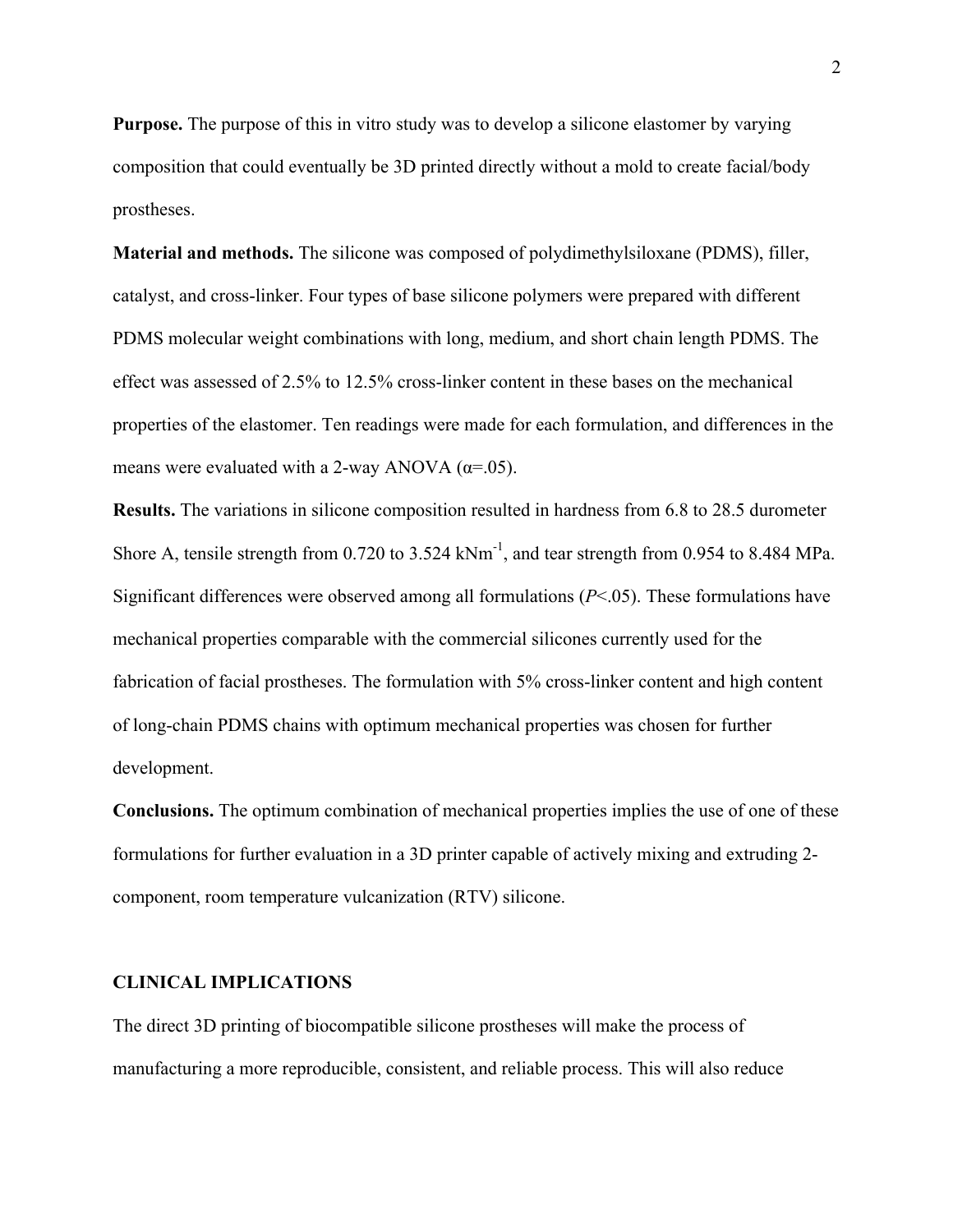healthcare costs in terms of chair time and the number of appointments and permit replacement prostheses to be produced more rapidly.

### **INTRODUCTION**

Maxillofacial prostheses are used to replace missing facial/body tissues that have been lost through congenital malformation, disease, surgery, or trauma. These defects may be compensated for by pigmented silicone elastomers that closely resemble the natural surrounding tissues. The method of fabricating facial prostheses has essentially remained unchanged for many decades and is considered by some to be an art form.<sup>1</sup> It depends upon the artistic skills of the maxillofacial prosthetist or anaplastologist and their interpretation of replacing the missing defect, with varying degrees of success. The whole process of fabrication of the prosthesis is time consuming and not easily reproduced.<sup>2-4</sup>

Traditionally, facial prostheses are fabricated by recording an impression of the affected tissue, hand carving the missing defect, creating a 2- or 3-part mold into which pigmented silicone which is visually color matched to the surrounding tissue is placed.<sup>2,5,6</sup> Several technologies are available, and now anatomic casts or molds can be made digitally with hard resins. As an alternative to recording an impression stereophotogrammetry is used to capture 3D surface data which can be used to design prostheses digitally with computer-aided design (CAD) programs. These designs can be 3-dimensionally (3D) printed in metal, plastic, resin, paper, or even hard rubber, but their use is limited for prostheses as most of them are hard and hence unsuitable. They do not mimic the soft tissue they would replace if used directly as prostheses. Furthermore, prostheses need to be individually color matched to each patient. Several groups use these technologies to make molds directly or indirectly and then manually pack them with pigmented silicone to fabricate prostheses.<sup>5, 7-10</sup>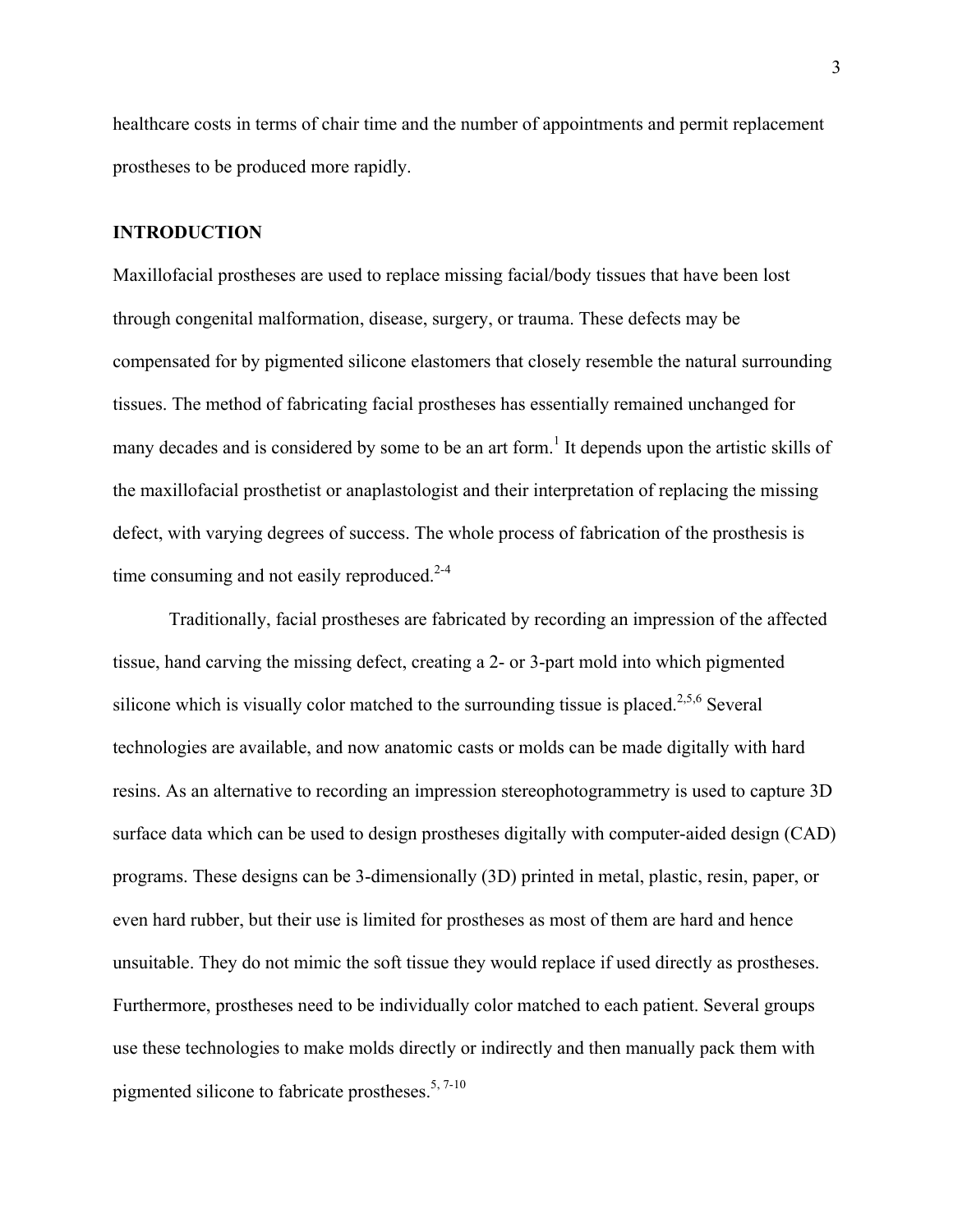Silicone rubbers are the current material of choice for the fabrication of prostheses, offering good mechanical properties and durability. They are physiologically inert, chemically resistant, thermostable over a wide range of temperatures, and biocompatible.<sup>11</sup> The most common silicone rubber used in maxillofacial prostheses is based on a polydimethylsiloxane polymer (PDMS) with a surface treated silica filler, catalyst, and cross-linker. By varying the amount of these components, the mechanical properties of the silicone elastomer can be altered, including its tensile strength, tear strength, hardness, and wettability. $12-14$  In general, silicone elastomers can be classified into 2 major categories depending upon the polymerizing or setting reaction of the cross-linker with PDMS chains: either heat vulcanizing or room temperature vulcanizing  $(RTV)$ .<sup>6</sup>

For heat vulcanizing silicones, the mixture of ingredients is heated to activate the catalyst/cross-linker to form an elastomer, while for RTV silicones, this is not necessary. Depending upon the catalyzing reaction, RTV silicones can be subdivided into 2 types: 1- and 2 component RTV silicones. Two-component RTV silicones consist of 2 parts, the cross-linker is separated from the component until the final polymerization step. As the cross-linker comes into contact with the other component it induces polymerization. A 1-component RTV silicone is kept in a sealed container as exposure to moisture in the air causes vulcanization through volatilization of acetic acid.<sup>6</sup>

The chosen 3D printing method was based on extruding the unpolymerized silicone elastomer through a cylindrical deposition nozzle onto an unheated substrate in a controlled, layer-by-layer pattern. For this method, the silicone should possess characteristics of consistent flow through a deposition head with modest pressure, retention of the extruded shape without significant slumping, controllable polymerizing rate, and mechanical properties comparable with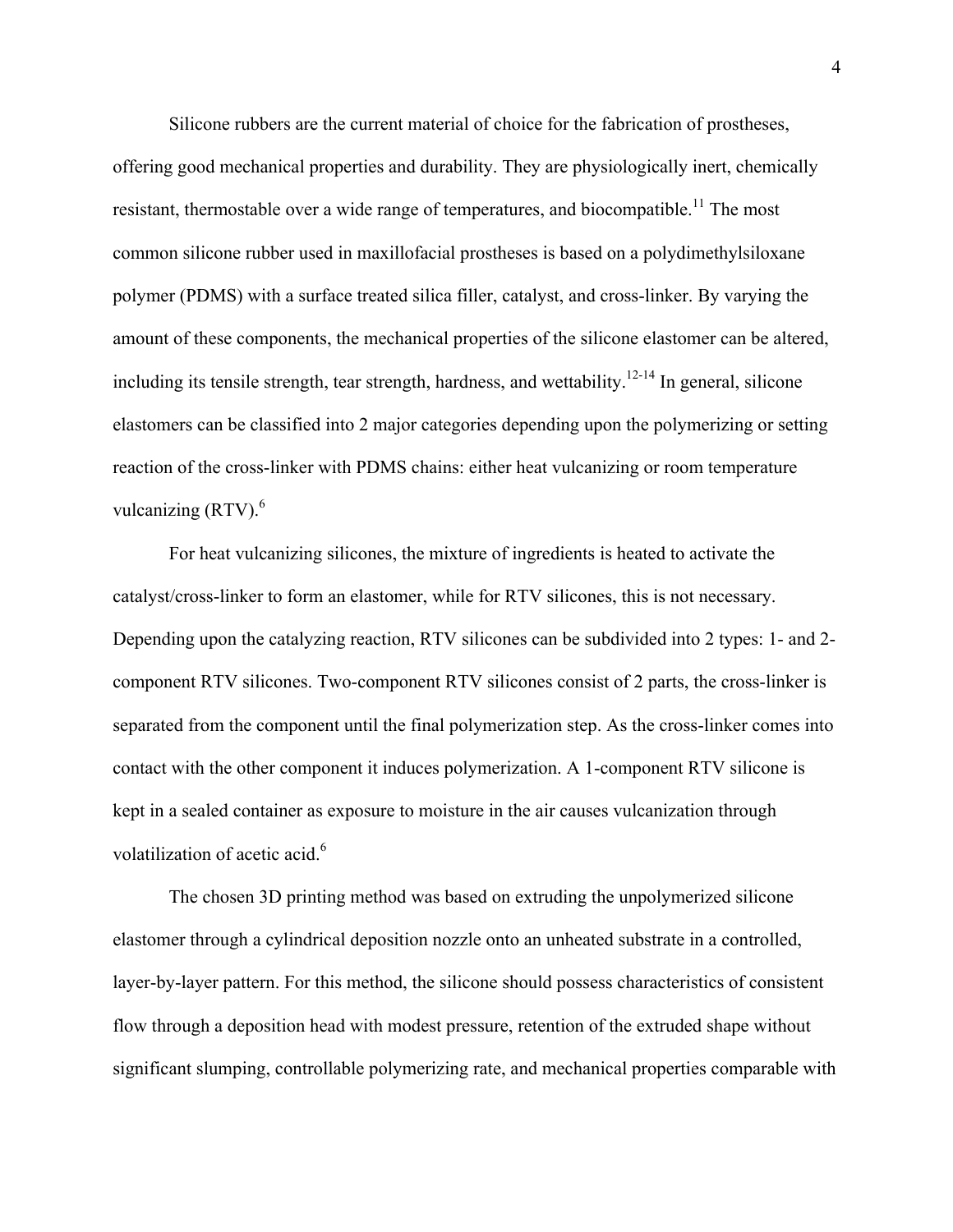existing clinical silicones. RTV silicone systems using unmasked platinum catalyst rapidly polymerize silicone without the application of heat. Although, 1-component RTV silicones can be 3D printed, 2-component RTV silicones are preferable for prostheses because of their biocompatibility.<sup>15</sup> In this paper, we focus on testing the mechanical properties of heatpolymerized silicone formulations. The purpose of this study was to develop a silicone with the desirable properties of commercially available silicones and ultimately suitable for manufacturing facial prostheses with 3D printing. This paper describes the optimization of the mechanical strength of the silicone by altering PDMS chains and cross-linker without consideration of the working time.

### **MATERIAL AND METHODS**

Although, heat-polymerizing silicones cannot be used for 3D printing, they do have the advantage of a working time of 30 minutes or more. In order to develop the ideal properties required for the maxillofacial material, a heat catalyst was initially chosen for ease of workability in development. This will be replaced by a RTV catalyst at a later stage in the development when mechanical properties are already optimized.

Each formulation consisted of 3 PDMS chains, 20% of 1 surface treated filler (hexamethyldisilazane treated fumed silica), 1 cross-linker (methylhydrosiloxane – dimethylsiloxane copolymer - HMS301), and 1 heat catalyst (platinum carbonyl cyclovinylmethylsiloxane complex). The commercial materials used as controls in the study were M511 and Z004 (Cosmesil; Technovent Ltd).

For the preparation of the polymeric bases, 3 polymers, long, medium, and short chain PDMS denoted by X, Y, and Z were used and were individually loaded with 20% wt/wt silica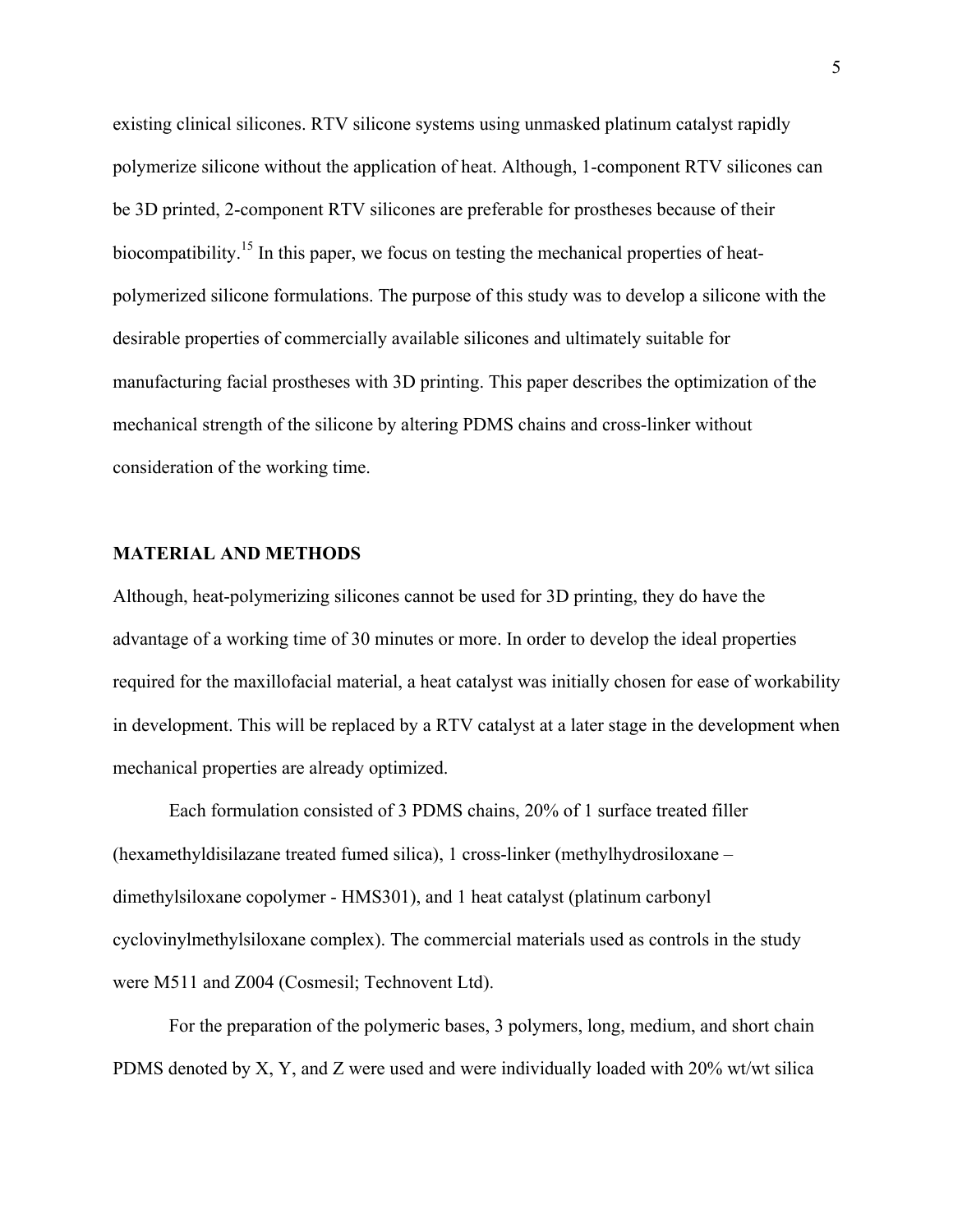filler (Table 1). The 4 base polymers prepared were made of all these 3 PDMS chains in varying ratios as stated in Table 2.

These bases were mixed with various cross-linker (HMS301) concentrations: 2.5, 5, 7.5, 10, and 12.5% wt/wt. The formulations were mixed with 2.5% catalyst (platinum carbonyl cyclovinylmethylsiloxane complex) and speed mixed at 2000 rpm for 30 seconds (DAC 150FVZ-K; Speedmixer) to remove any air bubbles. Speedmixing was repeated if air bubbles remained within the formulated silicone elastomer. When it was considered bubble-free, it was packed carefully into molds using conventional methods to avoid entrapping air bubbles. The specimens were then polymerized at 85°C for 1 hour in a dry oven. After polymerizing, the specimens were removed from the molds, excess silicone was trimmed, and specimens were incubated at  $23 \pm 1$  °C for 24 hours; their mechanical properties were then tested. Hardness, tear strength, and tensile strength test specimens were prepared for each of the formulations. Specimens with air bubbles after polymerization were rejected, and only air-free specimens were selected for testing**.**

For tensile testing, 10 type 2 dumbbell-shaped specimens were fabricated for each formula and tested according to ISO37.<sup>16</sup> The thickness of the dumbbell-shaped specimens was 2 mm. The specimens were tested at a strain rate of 100 mm/min with a universal testing machine (Model 5569A; Instron). Ten trouser-shaped tear test specimens were fabricated for each formula  $(100\times15\times2 \text{ mm})$  and tested according to ISO34.<sup>17</sup> A cut in the test specimen was made at the center of the width of the test piece (40 mm long). The specimens were tested at a strain rate of 100 mm/min with the universal testing machine (Model 5569A; Instron). Six hardness test specimens ( $40\times25\times8$  mm) were made with a conventional dental flasking technique for each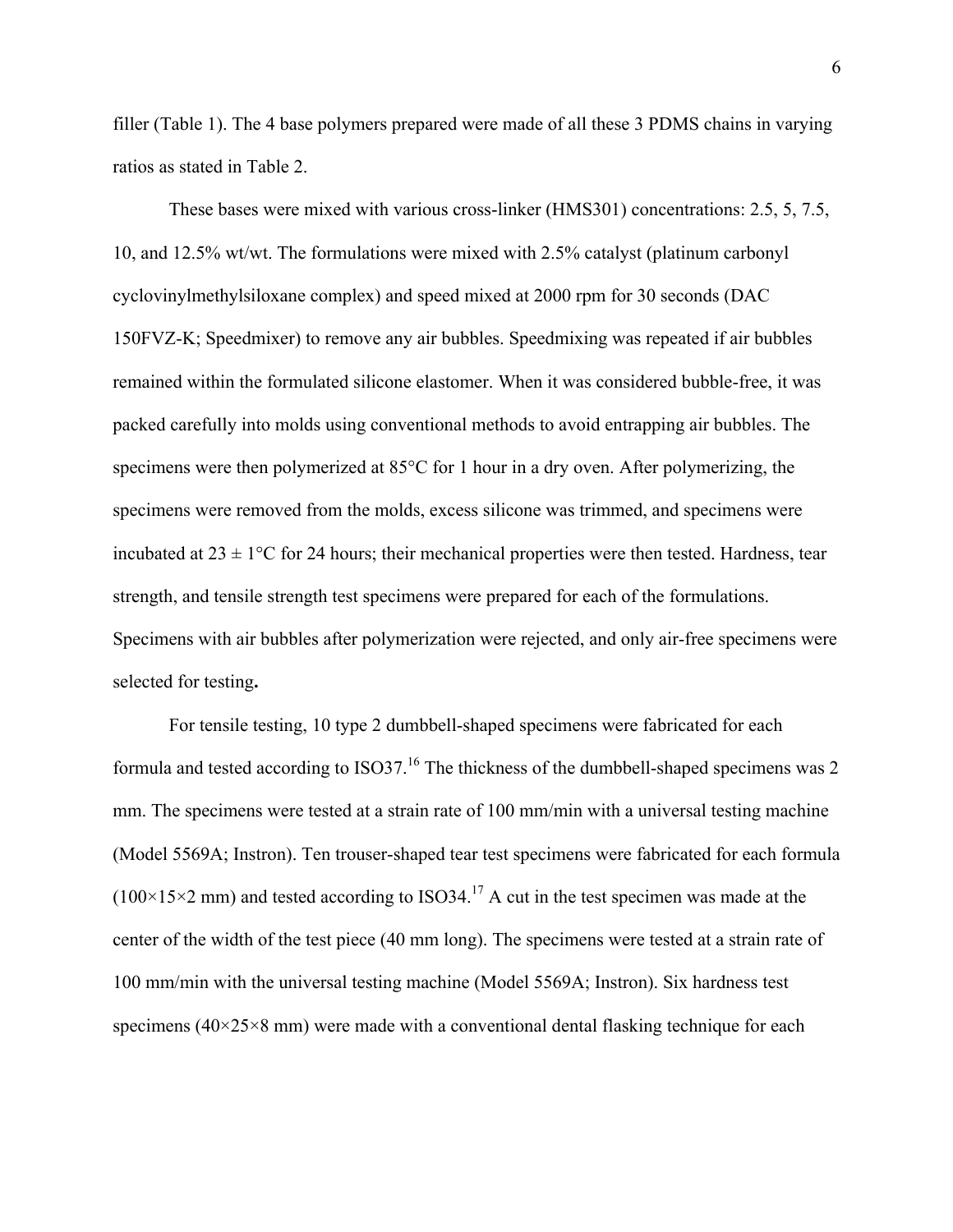formula, with each specimen measured once using a Shore A durometer (HBA 100-0; Sauter). The hardness test used a rigid ball indenter according to ISO868.<sup>18</sup>

The data were analyzed with software (Stata v14.1; StataCorp LP) ( $\alpha$ =.05). The effects of base (4 levels) and cross-link concentrations (5 levels) on tear strength, tensile strength and hardness were tested with a 2-way analysis of variance (ANOVA) with an interaction term. The normality of residuals, an assumption for a valid ANOVA, was tested graphically using normal probability plots in conjunction with the procedure described by  $\text{Cox}^{19}$ 

### **RESULTS**

The 4 prepared bases mixed with 5 cross-linker concentrations resulted in 20 formulations. Each of these was tested for hardness, tear, and tensile strength. The results of the analysis are summarized in Tables 3 for the main effects and in Figures 1-3 for the interactions. Slight deviations from normality were found at the tails of the data distributions but were not high enough to invalidate the ANOVA. The Sidak method was used to adjust for multiple comparisons (*P*>.05). The tensile strength and hardness of all bases are significantly different but tear strength of Base B and C are not significantly different. Hardness values of formulations for all cross-linker concentrations are significantly different although the tensile strength at 2.5%, 7.5% and 10 % cross-linker are not statistically different. The tear strength of formulations 2.5% cross-linker concentration are not significantly different from 5% and 7.5% as well as 10% and 12% cross-linker concentration are not significantly different from each other for all bases. The interaction plots show the 95% confidence intervals.

The tensile strength (Fig. 1) of formulations with bases A (3.524 MPa) and B (2.212 MPa) peaked with the 5% cross-linker, base C (2.814 MPa) peaked at 2.5%, while base D (2.003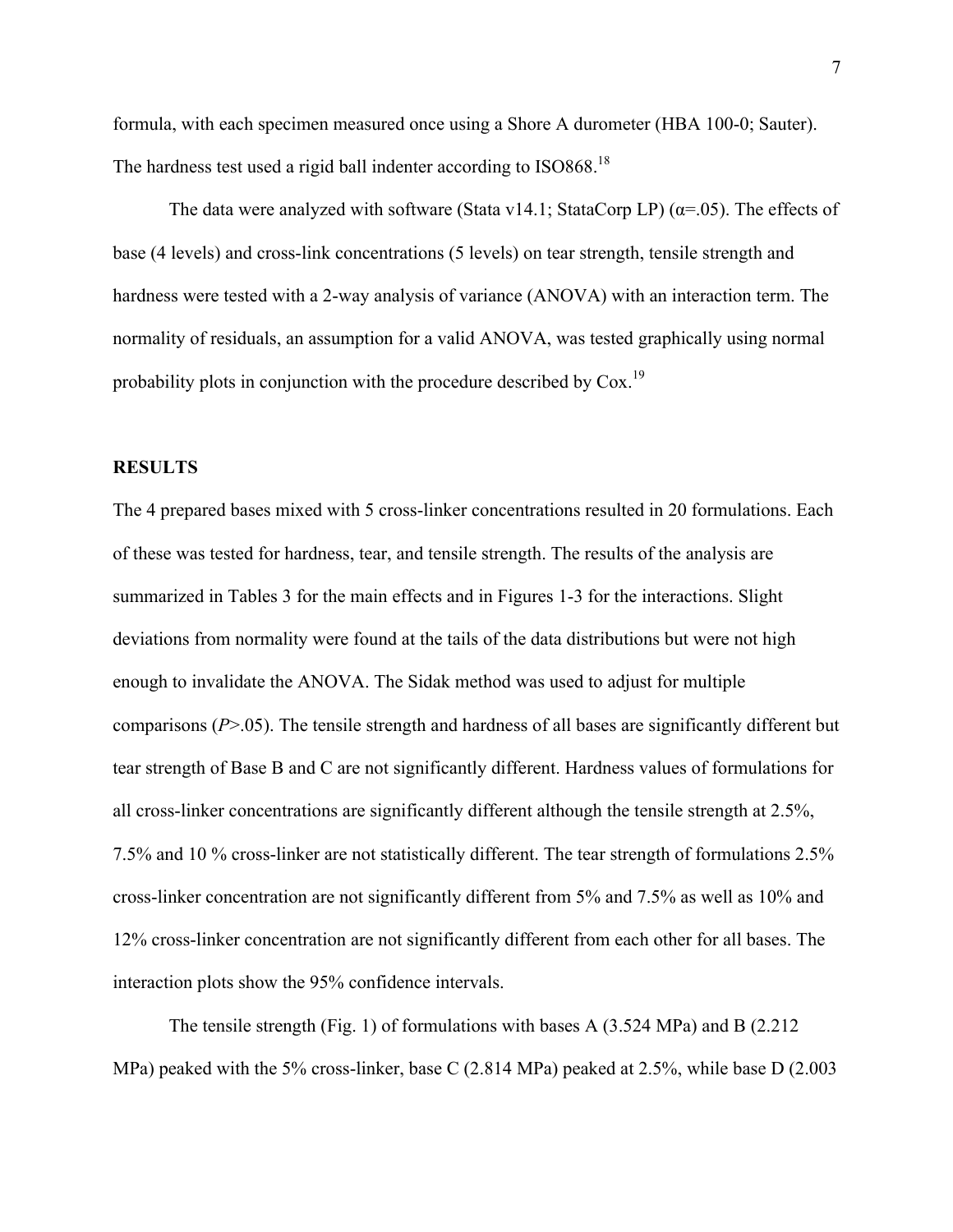MPa) peaked at 7.5%. Base A and B showed an escalation in tensile strength with an increase in cross-linker from 2.5% to 5% and a drop in tensile strength at 7.5% cross-linker, after which it rose again at 10% cross-linker. A decrease in tensile strength was noted when cross-linker increased from 10% to 12.5% with all the bases. The formulation of Base A with 5% had the statistically highest tensile strength (*P*>.05).

The analysis of tear strength of all formulations (Fig. 2) shows Base A had a higher strength than the other bases at all cross-linker values. Base D has very low tear resistance, even with high cross-linker. Overall, the formulations were strongest with 5% cross-linker and gradually weakened with the addition of more cross-linker.

Hardness fell with the increment of short chains in the base from base A to D (Fig. 3). For base A and B, hardness fell gradually with increasing cross-linker, but, for base C and D, it peaked at 5% cross-linker and fell afterward. Base D with 5% cross-linker had statistically the highest hardness (*P*>.05), 28 durometer Shore A.

The hardness, tensile strength, and tear strength values for commercial silicones (M511 and Z004) are given in Table 4. Durometer Shore A hardness of M511 was 18.7 while Z004 had a shore hardness of 30.83. M511 also had lower tear and tensile strength than Z004. The mechanical properties of bases with 5% cross-linker loading listed alongside commercial silicones provide a comparison (Table 4).

### **DISCUSSION**

The purpose of this study was to develop a new silicone for 3D printing. The first step in the process was to optimize the cross-linker and PDMS chain length combination and concentration as this will affect the mechanical properties. The elastomers for use as maxillofacial materials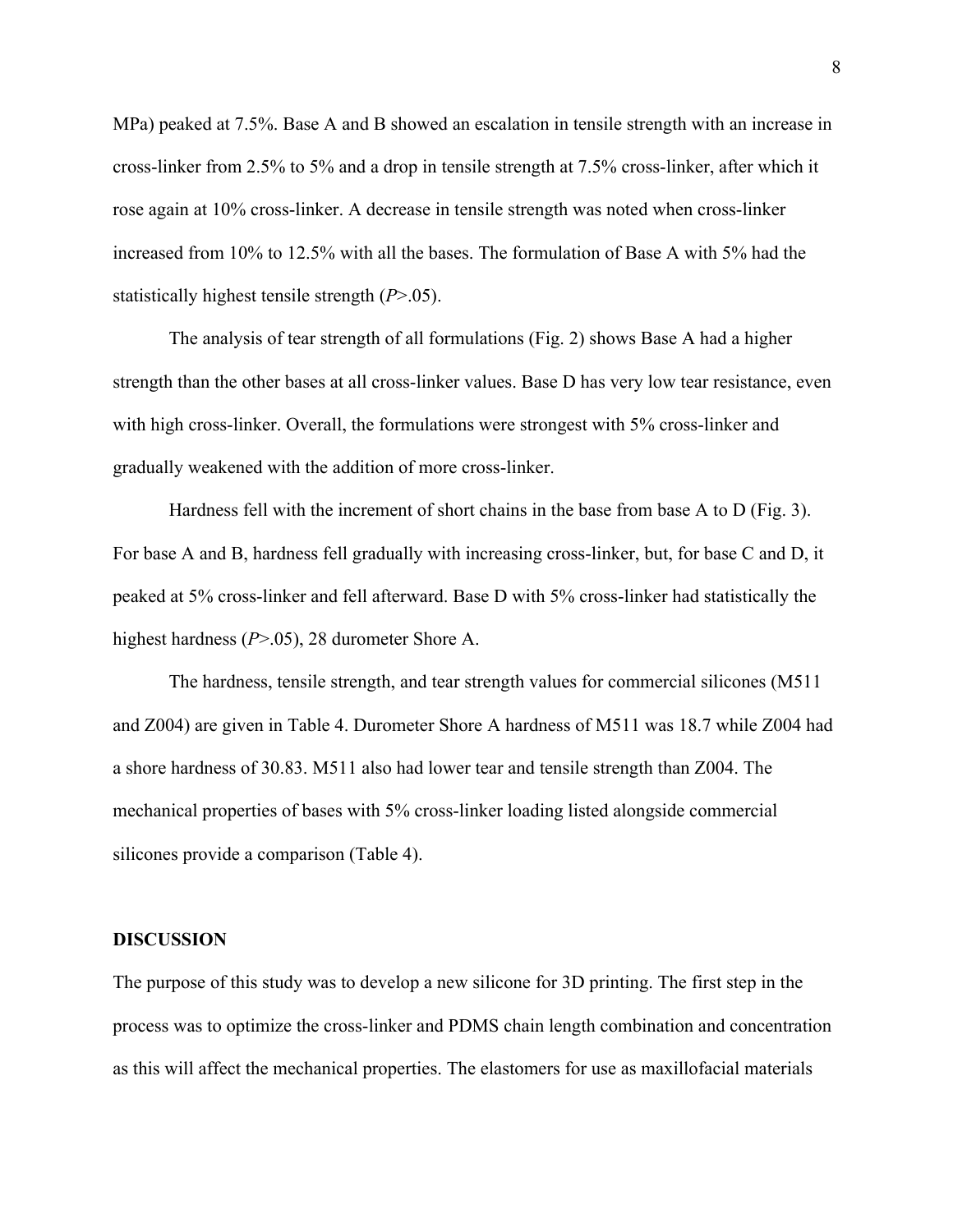have a balanced combination of high tensile strength and elongation at break, tear strength, and hardness within the favorable range. The mechanical strength of the prosthesis is a major concern; therefore, various mechanical tests were performed on the selected formulations and commercial silicones. For prostheses, high tensile strength is an advantage in that it can withstand high tensile loads and has a high yield point, whereas, high tear strength is an advantage especially for the fine margins which help blend the prosthesis into the natural surrounding tissue. The edges of the prostheses are very fine and are pulled regularly while placing the prosthesis. The tear strength of commercially available silicones lies between 5 and 17 kNm-1 . 20

The major components of any silicone elastomer are PDMS base, filler, cross-linker, and catalyst. PDMS base is a mixture of vinyl end blocked polydimethylsiloxane chains. These chains are cross-linked together by a hydride function cross-linker. The degree of cross-linking affects the properties of the silicone formed. For example, a high degree of cross-linking results in an inelastic, brittle material, while low cross-link degree produces a weak material with low tear and tensile strength.<sup>13</sup> The mixture of long and short PDMS chains gives a broader bimodal network. This network helps in achieving a combination of good mechanical properties such as tear and tensile strength.

Previous work has shown that a combination of 2 different chain length PDMS results in the best mechanical properties.<sup>13,20</sup> Bellamy et al from Cardiff University, UK used V46 long and V21 short chain PDMS polymers for the development of M511, the most widely used commercial silicone in Europe.<sup>13</sup> V46 (long chains), V31 (medium length chains), and V21 (short chains) PDMS were chosen for this work. Their ratios helped optimize the tear strength. The addition of low molecular weight polymer produced broader molecular weight distribution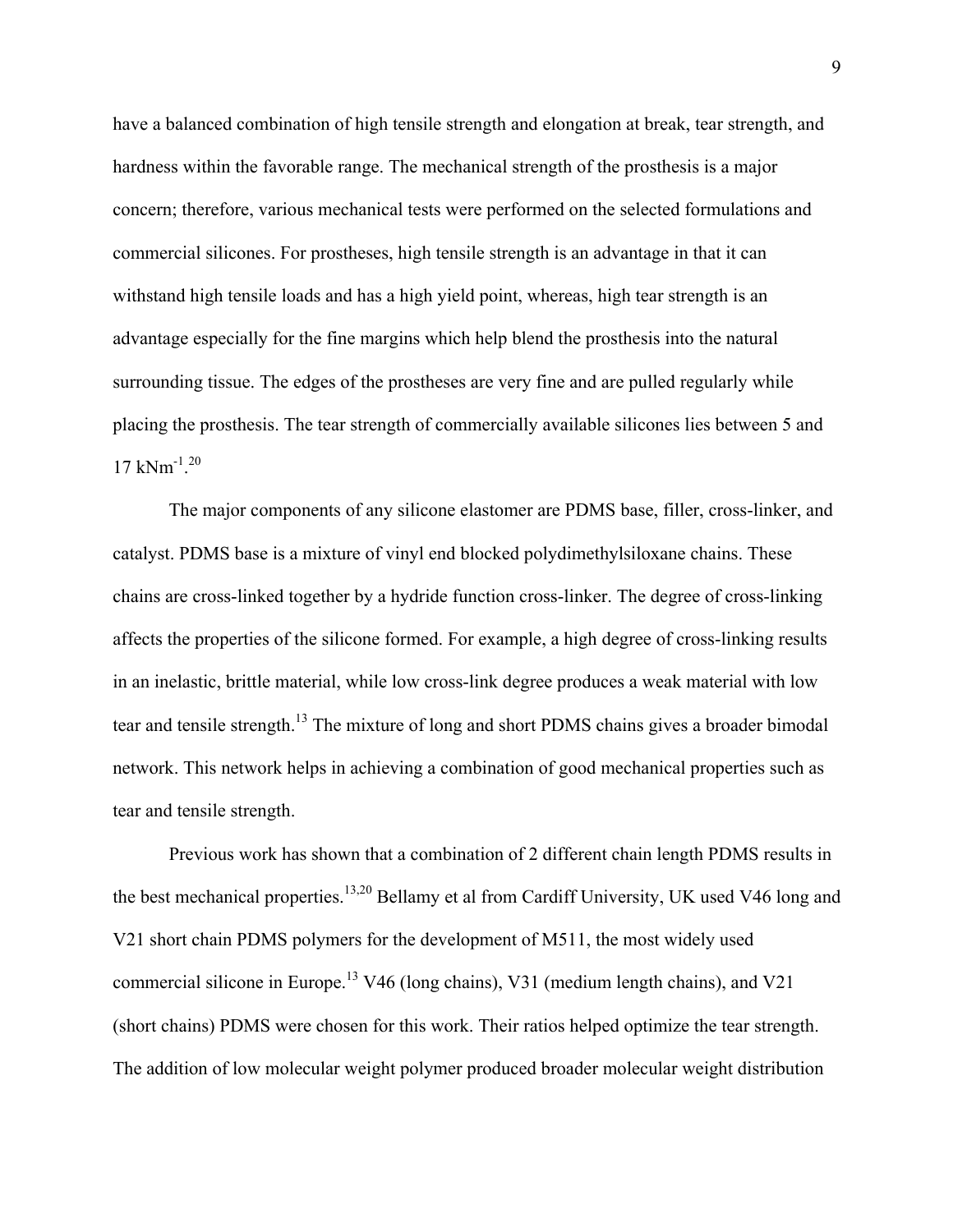and resulted in local high cross-link density between relatively long chains. The extra cross-links from low molecular weight polymer tightened the cross-link network, while longer chains maintained flexibility. The results show that a low concentration of short chains tear strength was optimized while at higher concentrations tear strength was reduced. This is because at higher concentrations of low molecular weight polymer, the cross-link network is tightened to such an extent that the flexibility is reduced and more brittle specimens with reduced tear strength are produced. The combinations of 3 PDMS chains resulted in a range of elasticity. The formulation of base A with 5% cross-linker was most elastic, while base D with 2.5% cross-linker was most brittle. Similar results were observed by Aziz et al<sup>12</sup> when they diluted PDMS long chains C50 with short chains; the strength decreased gradually with increasing short chain content.

Fillers are added to silicones to modify their surface, optical, and mechanical properties. Incorporating filler increases the strength of silicone, and the smaller particle size of fillers results in a high surface area, which, in turn, prevents the incorporation of water.<sup>13</sup> An increase in the filler content would increase hardness and tear strength, but mixing silicone elastomers becomes difficult beyond 20% filler loading. This percentage of filler (20% w/w) was chosen because previous work carried out by Aziz et  $al<sup>12</sup>$  showed the effect of increasing filler loading on tear strength. They observed an insignificant difference in the tear strength of formulations with 0% to 15% filler but a significant rise in strength when the filler content increased from 15% to 20%. There was further increase in strength with 25% filler loading, but these formulations proved very difficult to mix.

In the first instance, a heat catalyst was shown to have no effect on mechanical properties and only on the polymerization reaction (Personal communication, Mark Waters, Technovent Ltd, 2015). With the heat catalyst, longer working times of around 30 minutes or even more can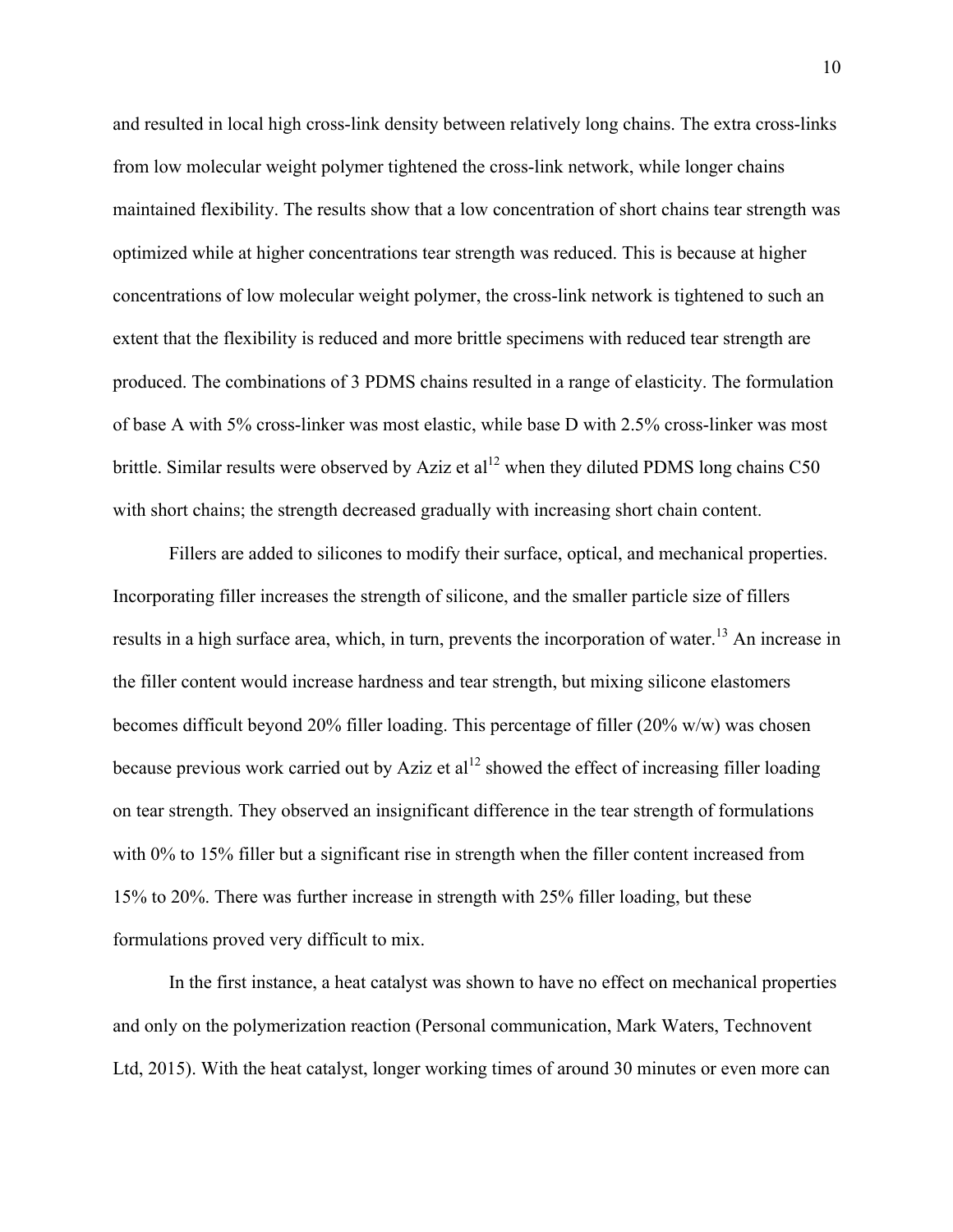be achieved, while with some formulations containing RTV catalyst, working times can be as short as a few seconds. A heat catalyst was thus chosen for ease of workability.

The results generally indicate an initial increase and then a decrease in strength of the test specimens with increasing cross-linker concentration. One reason for the initial increase could be that more cross-links are formed, thus increasing cross-link density. However, after reaching a peak value, no more cross-linking sites are available, and the residual unreacted cross-linker remains in the silicone. This residual cross-linker mimics the effect of short, low molecular weight, chains and thus decreases the hardness, tensile, and tear strength of the specimens.

The trouser-tear test specimens showed more stretching behavior rather than tearing, while the tensile test specimens failed as expected (Fig. 4). Ideally a tear should extend with the axial strain applied, but most of the specimens stretched.<sup>20</sup> The tear did not extend in the direction of the cut but curled back to form a keyhole (Fig. 4). A representative graph is shown in Figure 5. M511, when tested, also showed similar behavior. This may be due to the anisotropic nature of silicone specimens as the cross-linked network is not symmetric in all directions. Because of the 3 different size PDMS chains and their cross-linking during the polymerization process, an asymmetric network is formed. Hence, the tear cannot follow a straight path of fault lines, resulting in this irregular tear pattern. In addition, the long chains of PDMS aid in stretching before any cross-linking is broken or torn.

The mechanical testing result values of these formulations are comparable with the values obtained for the current commercial silicones, M511 and Z004. The formulation of base A with 5% cross-linker was found to have the optimal tensile and tear strength and would therefore be used for further development of a 2-component RTV silicone suitable for printing. After the optimization of PDMS chains and cross-linker, the focus will be on changing the polymerization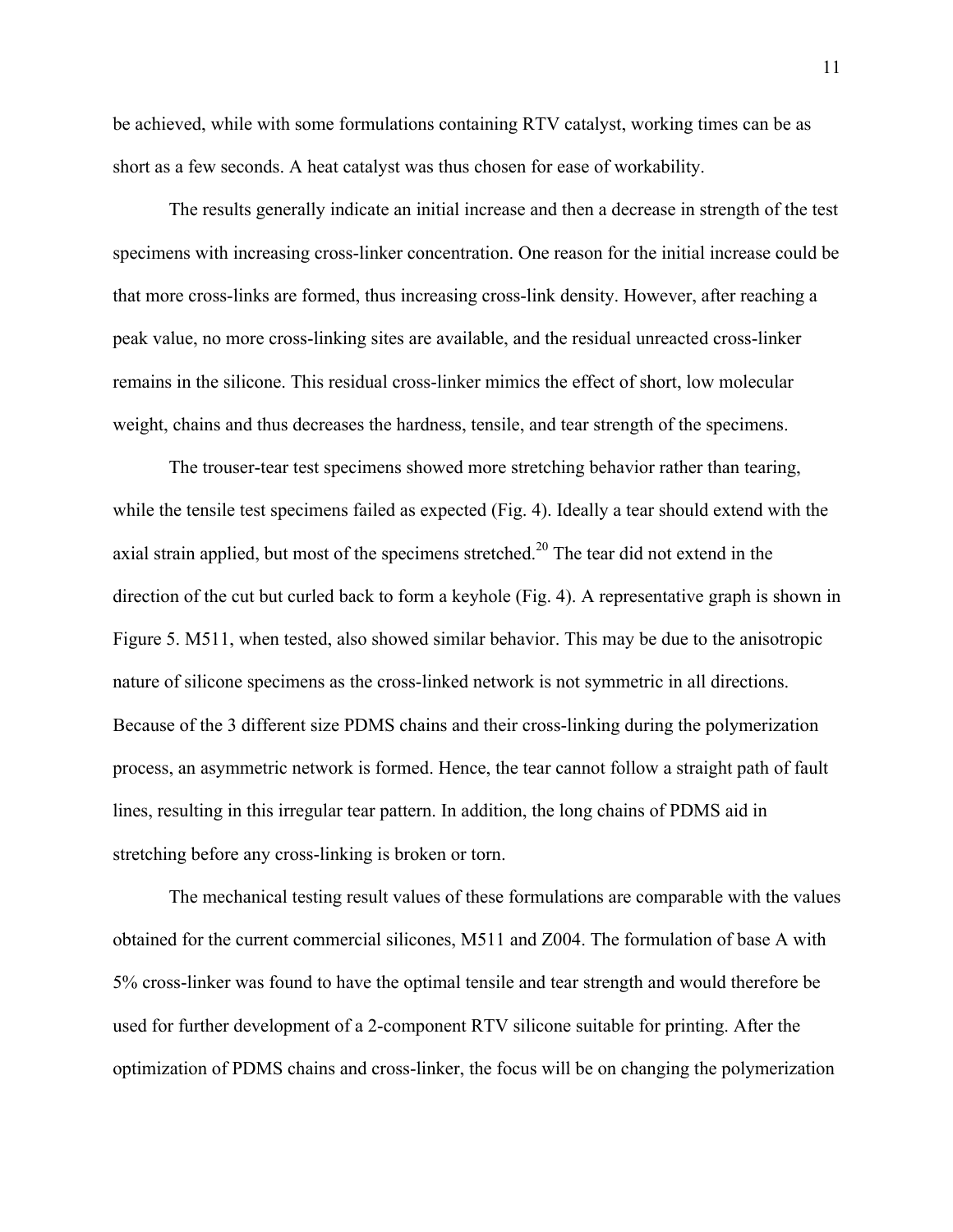mechanism to RTV for 3D printing and also working out viscosities suitable for 3D printing. The components of silicone will be divided into a 2-component system to be printed in a controlled mechanism with a 3D printer. Moreover, the 3D printing of silicone will be printing layers of silicone but they will not be polymerizing individually. Rather 1 layer would meld into the other to create bulk polymerization and properties would not be different layer by layer.

### **CONCLUSION**

The mechanical properties vary with the different chain length PDMS and cross-linker concentration. A combination of PDMS chains with 5% cross-linker showed optimal results and was chosen for further development of the 2-component RTV silicone. Furthermore, to make the silicone printable the heat catalyst must be replaced with the RTV catalyst with the addition of a moderator and thixotropic agent.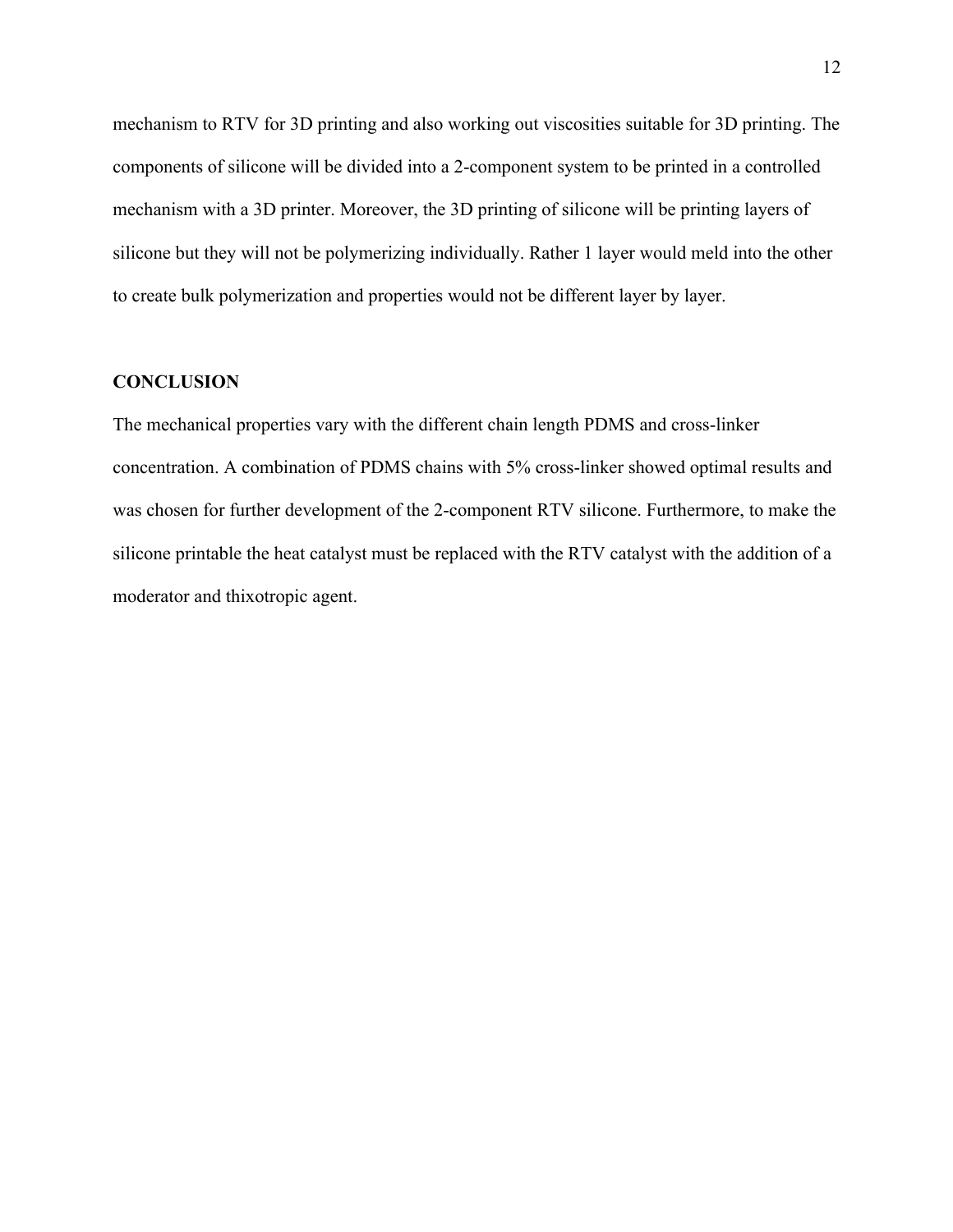### **REFERENCES**

1. Wolfaardt J, Sugar A, Wilkes G. Advanced technology and the future of facial prosthetics in head and neck reconstruction. Int J Oral Maxillofac Surg 2003;32:121-3.

2. Kanter JC. The use of RTV silicones in maxillofacial prosthetics. J Prosthet Dent 1970;24:646-53.

3. Lontz JF. State-of-the-art materials used for maxillofacial prosthetic reconstruction. Dent Clin N Am 1990;34:307-25.

4. Maller US, Karthik K, Maller SV. Maxillofacial prosthetic materials-past and present trends. J Ind Acad Dent Spec 2010;1:25-30.

5. Eggbeer D, Bibb R, Evans P, Ji L. Evaluation of direct and indirect additive manufacture of maxillofacial prostheses. Proc Inst Mech Eng H 2012;226:718-28.

6. Huber H, Studer SP. Materials and techniques in maxillofacial prosthodontic rehabilitation. Oral Maxillofac Surg Clin North Am 2002;14:73-93.

7. Bibb R, Eggbeer D, Evans P. Rapid prototyping technologies in soft tissue facial prosthetics: current state of the art. Rapid Prototyping J 2010;16:130-7.

8. De Crescenzio F, Fantini M, Ciocca L, Persiani F, Scotti R. Design and manufacturing of ear prosthesis by means of rapid prototyping technology. Proc Inst Mech Eng H 2011;225:296-302. 9. Subburaj K, Nair C, Rajesh S, Meshram SM, Ravi B. Rapid development of auricular prosthesis using CAD and rapid prototyping technologies. Int J Oral Maxillofac Surg 2007;36:938-43.

10. van Noort R. The future of dental devices is digital. Dent Mater 2012;28:3-12.

11. Ratner BD, Hoffman AS, Schoen FJ, Lemons JE. Biomaterials science. 3rd ed. London:Elsevier; 2012. p. 1106-16.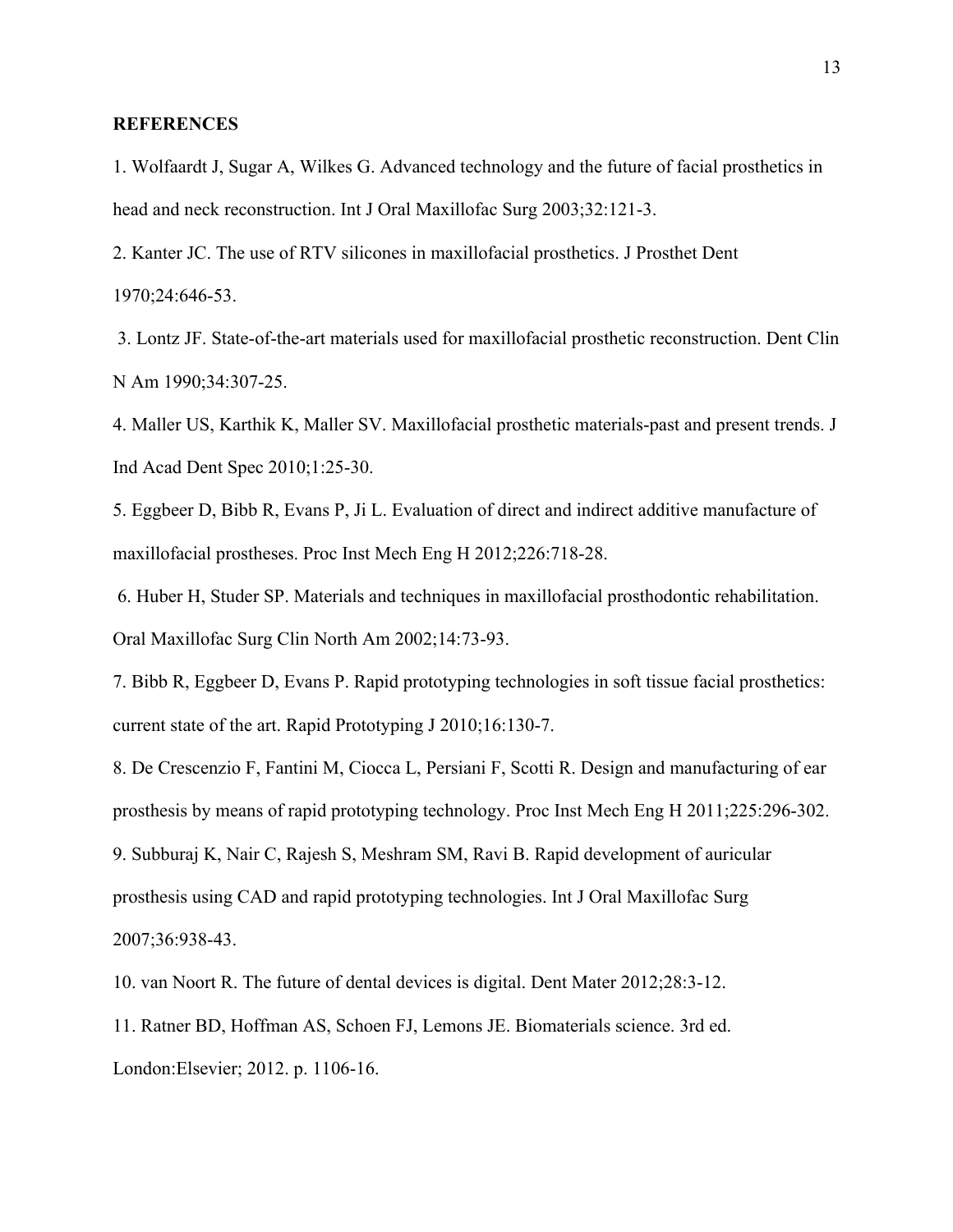12. Aziz T, Waters M, Jagger R. Development of a new poly(dimethylsiloxane) maxillofacial prosthetic material. J Biomed Mater Res B Appl Biomater 2003;65:252-61.

13. Bellamy K, Limbert G, Waters MG, Middleton J. An elastomeric material for facial prostheses: synthesis, experimental and numerical testing aspects. Biomater 2003;24:5061-6. 14. Wolfaardt JF, Chandler HD, Smith BA. Mechanical properties of a new facial prosthetic material. J Prosthet Dent 1985;53:228-34.

15. Symes MD, Kitson PJ, Yan J, Richmond CJ, Cooper GJ, Bowman RW et al. Integrated 3Dprinted reactionware for chemical synthesis and analysis. Nat Chem 2012;4:349-54. 16. International Organization for Standardization. ISO 37:2011. Rubber, vulcanized or thermoplastic - Determination of tensile stress-strain properties. Available at: http://www.iso.org/iso/prods-services/ISOstore/store.html. Accessed January 26, 2016. 17. International Organization for Standardization. ISO 34-1:2015. Rubber, vulcanized or thermoplastic - Determination of tear strength - Part 1: Trouser, angle and crescent test pieces. Available at: http://www.iso.org/iso/prods-services/ISOstore/store.html. Accessed January 26, 2016.

18. International Organization for Standardization. ISO 868:2003. Plastics and ebonite - Determination of indentation hardness by means of a durometer (Shore hardness). Available at: http://www.iso.org/iso/prods-services/ISOstore/store.html. Accessed January 26, 2016.

19. Cox N. Graphics (and numerics) for univariate distributions. In United Kingdom Strata Users' Group Meeting; 2012.Sep 22 (No. 06).Available at:

http://www.stata.com/meeting/uk12/abstracts/. Accessed January 26,2016.

20. Aziz T, Waters M, Jagger R. Analysis of the properties of silicone rubber maxillofacial prosthetic materials. J Dent 2003;31:67-74.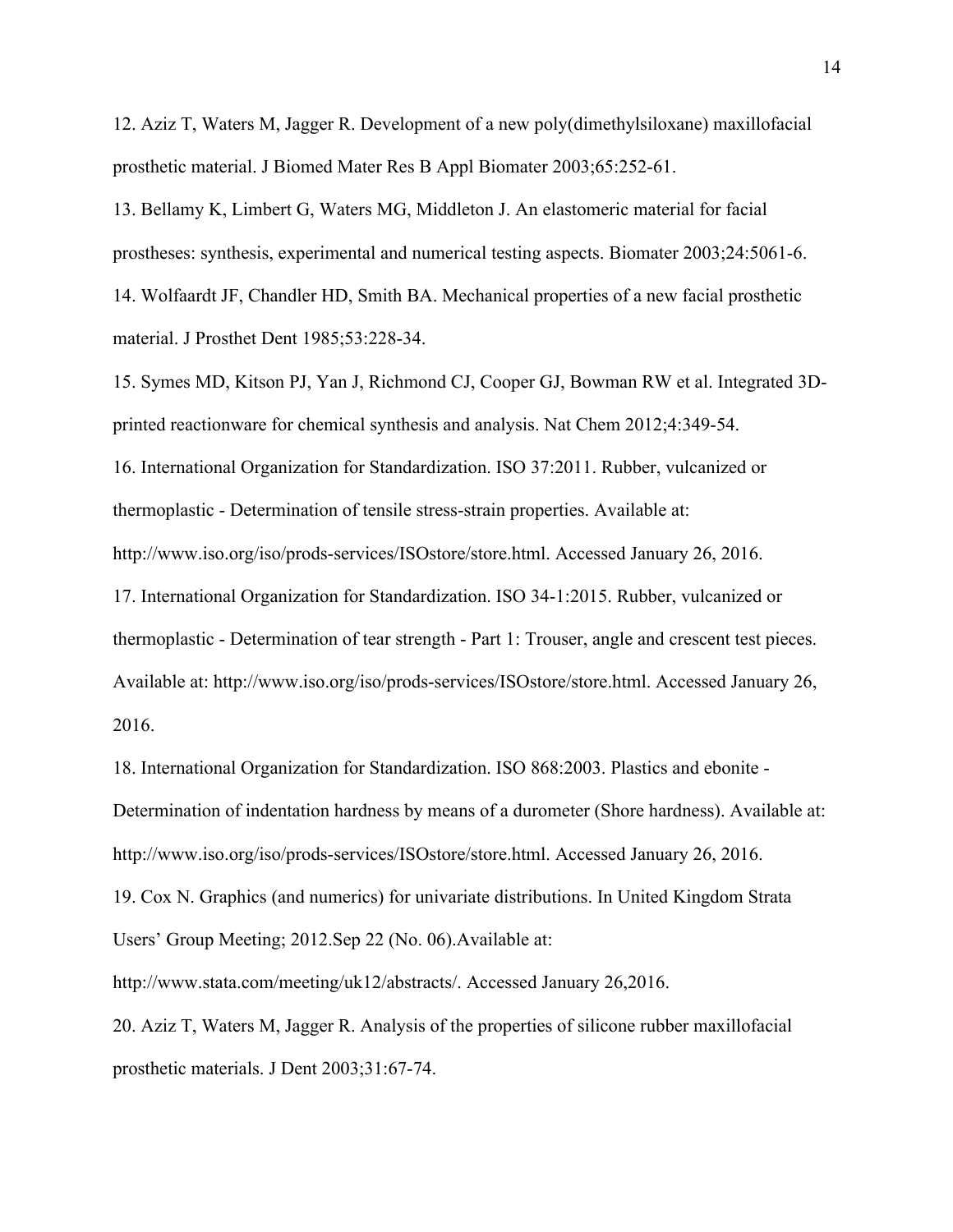Corresponding author: Dr Trevor Coward King's College London Floor-20 Maxillofacial Prosthetics Guy's Hospital, London SE1 9RT UNITED KINGDOM Email: trevor.coward@kcl.ac.uk

Acknowledgements

The authors thank Dr James Smay, Oklahoma State University, for his support in developing the 3D printer for printing biocompatible RTV silicone. We would also like to acknowledge the Defence Science and Technology Laboratory (DSTL) for their support and technical advice for this project.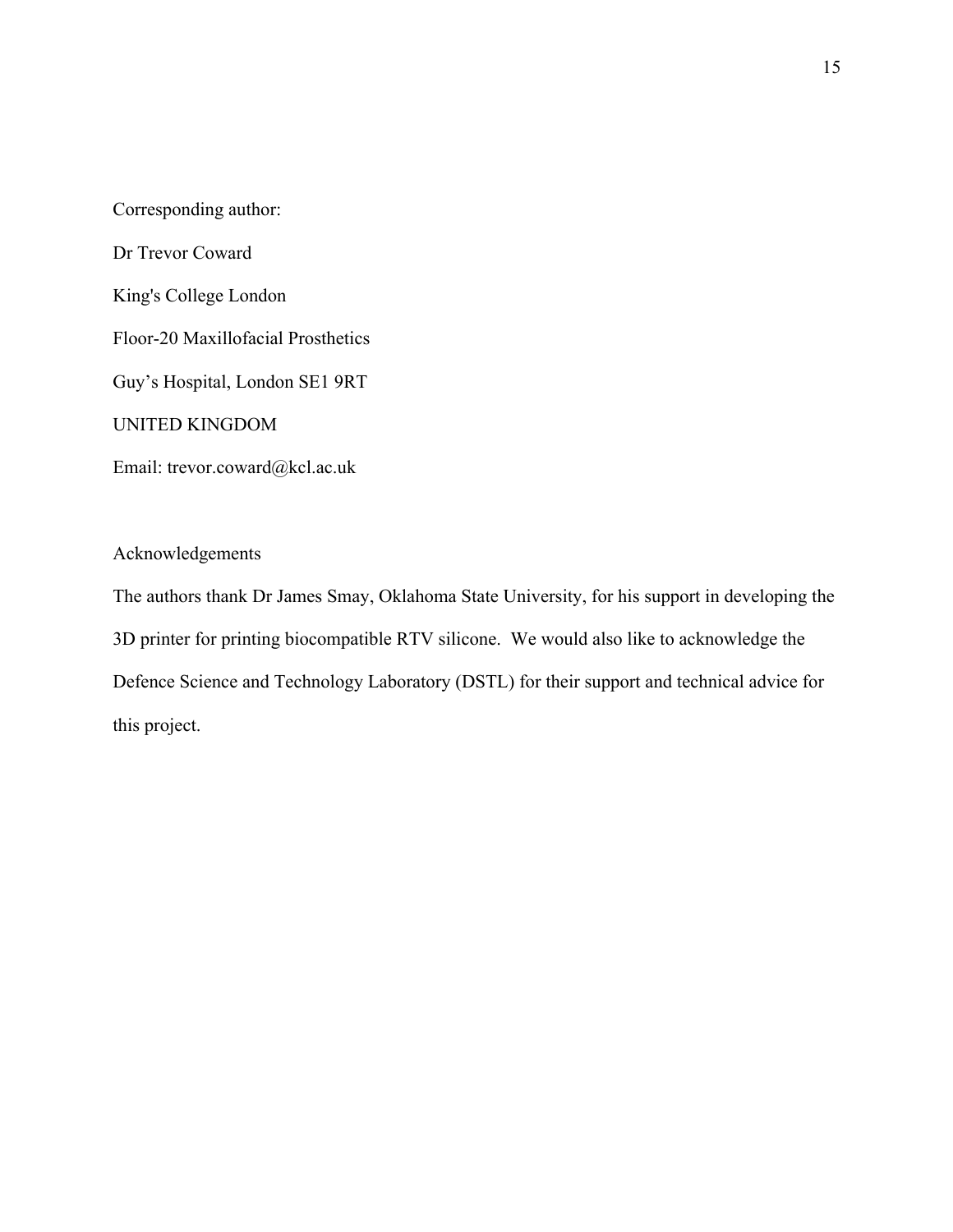# **TABLES**

Table 1. Polymer mixtures with fillers (Technovent Ltd)

| <b>Vinyl End Blocked PDMS</b>                                   | <b>Formulation</b> |
|-----------------------------------------------------------------|--------------------|
| V46 (MW 117000 Da) with 20% wt/wt surface treated silica filler | $\mathbf{X}$       |
| V31 (MW 28000 Da) with 20% wt/wt surface treated silica filler  | Y                  |
| V21 (MW 6000 Da) with 20% wt/wt surface treated silica filler   | Z                  |

Da=Daltons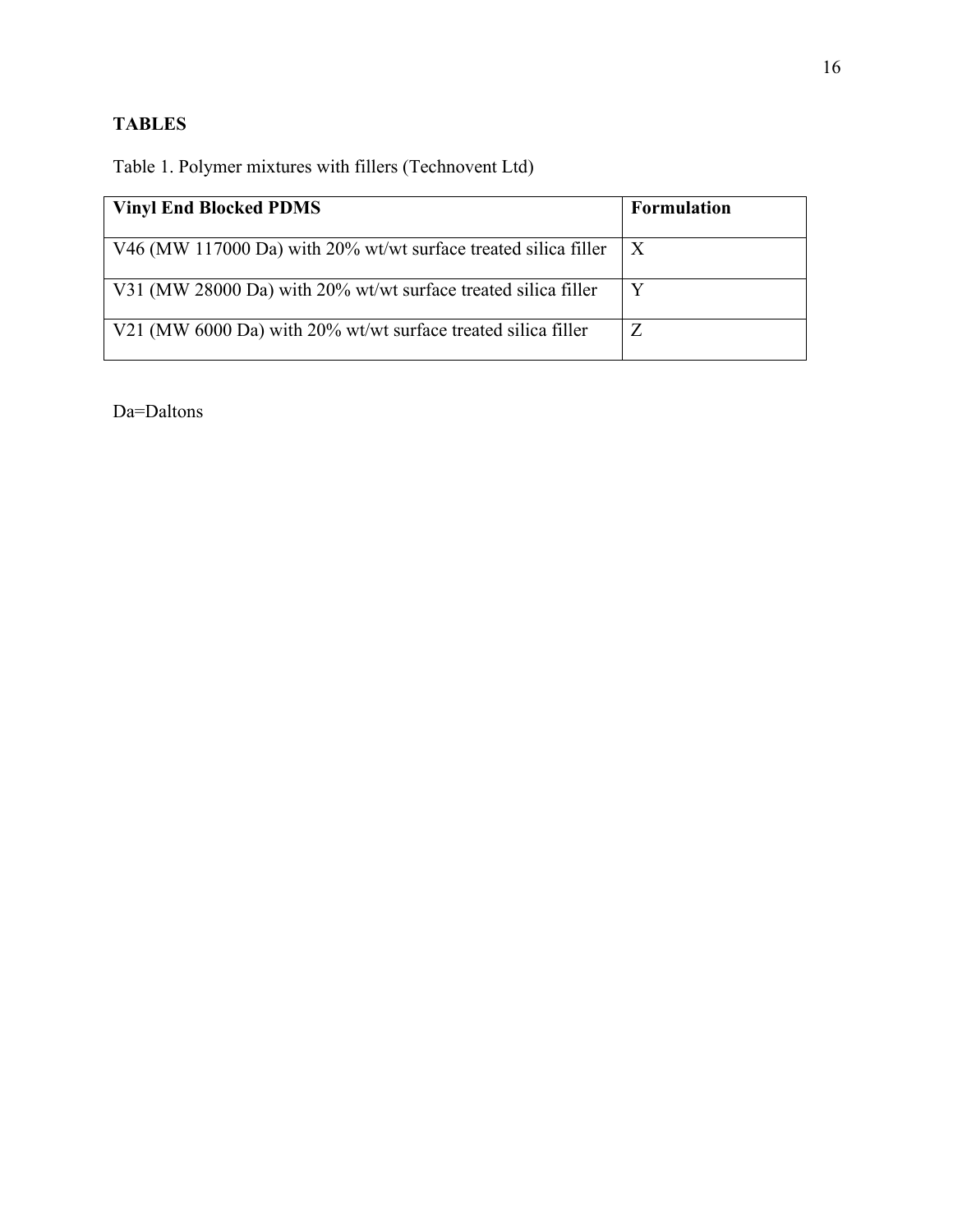Table 2. Composition of bases

| <b>Base</b>   | <b>Combination of PDMS chains</b> | <b>Average Molecular</b><br>Weight (kDa) |
|---------------|-----------------------------------|------------------------------------------|
| <b>Base A</b> | $70\% X + 20\% Y + 10\% Z$        | 29.4                                     |
| <b>Base B</b> | $60\% X + 30\% Y + 10\% Z$        | 26.4                                     |
| <b>Base C</b> | $60\% X + 20\% Y + 20\% Z$        | 25.7                                     |
| <b>Base D</b> | $50\% X + 20\% Y + 30\% Z$        | 22.0                                     |

Da=Daltons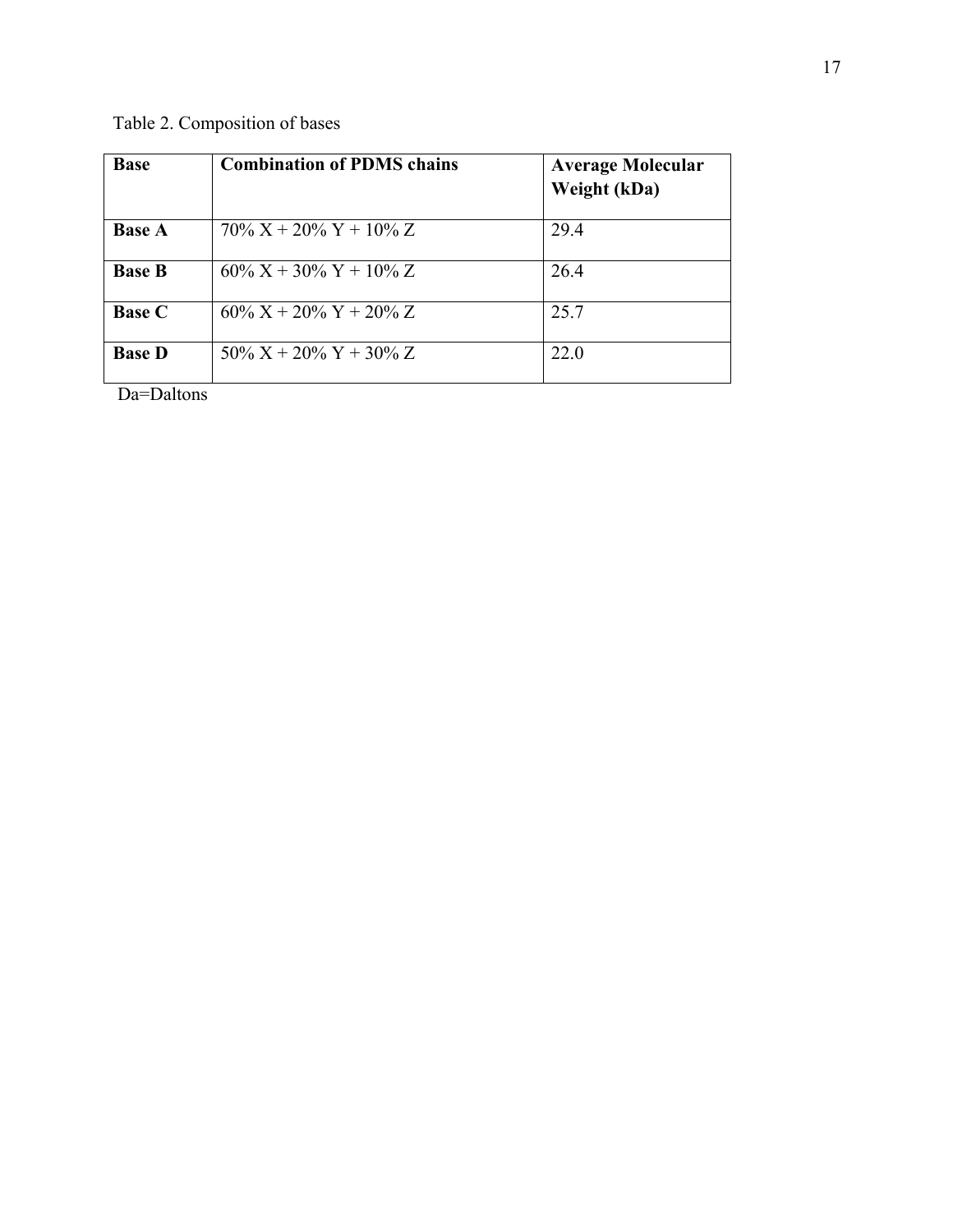Table 3. Summary of ANOVA

| <b>Variable</b> | $\mathbf n$ | Factor                | df                      | $\mathbf{F}$ | $\boldsymbol{P}$ |
|-----------------|-------------|-----------------------|-------------------------|--------------|------------------|
|                 |             | <b>Base</b>           | $\overline{\mathbf{3}}$ | 76.63        | $-.001$          |
| <b>Tear</b>     | 200         | <b>Crosslink</b>      | $\overline{\mathbf{4}}$ | 25.52        | $-.001$          |
|                 |             | <b>Base#crosslink</b> | 12                      | 3.27         | < .001           |
| <b>Tensile</b>  | 200         | <b>Base</b>           | $\overline{\mathbf{3}}$ | 44.04        | $-.001$          |
|                 |             | <b>Crosslink</b>      | $\overline{\mathbf{4}}$ | 21.05        | < .001           |
|                 |             | <b>Base#crosslink</b> | 12                      | 8.34         | $-.001$          |
| <b>Hardness</b> | 120         | <b>Base</b>           | $\overline{\mathbf{3}}$ | 316.46       | $-.001$          |
|                 |             | <b>Crosslink</b>      | $\overline{\mathbf{4}}$ | 2181.92      | < .001           |
|                 |             | <b>Base#crosslink</b> | 12                      | 1114.98      | $-.001$          |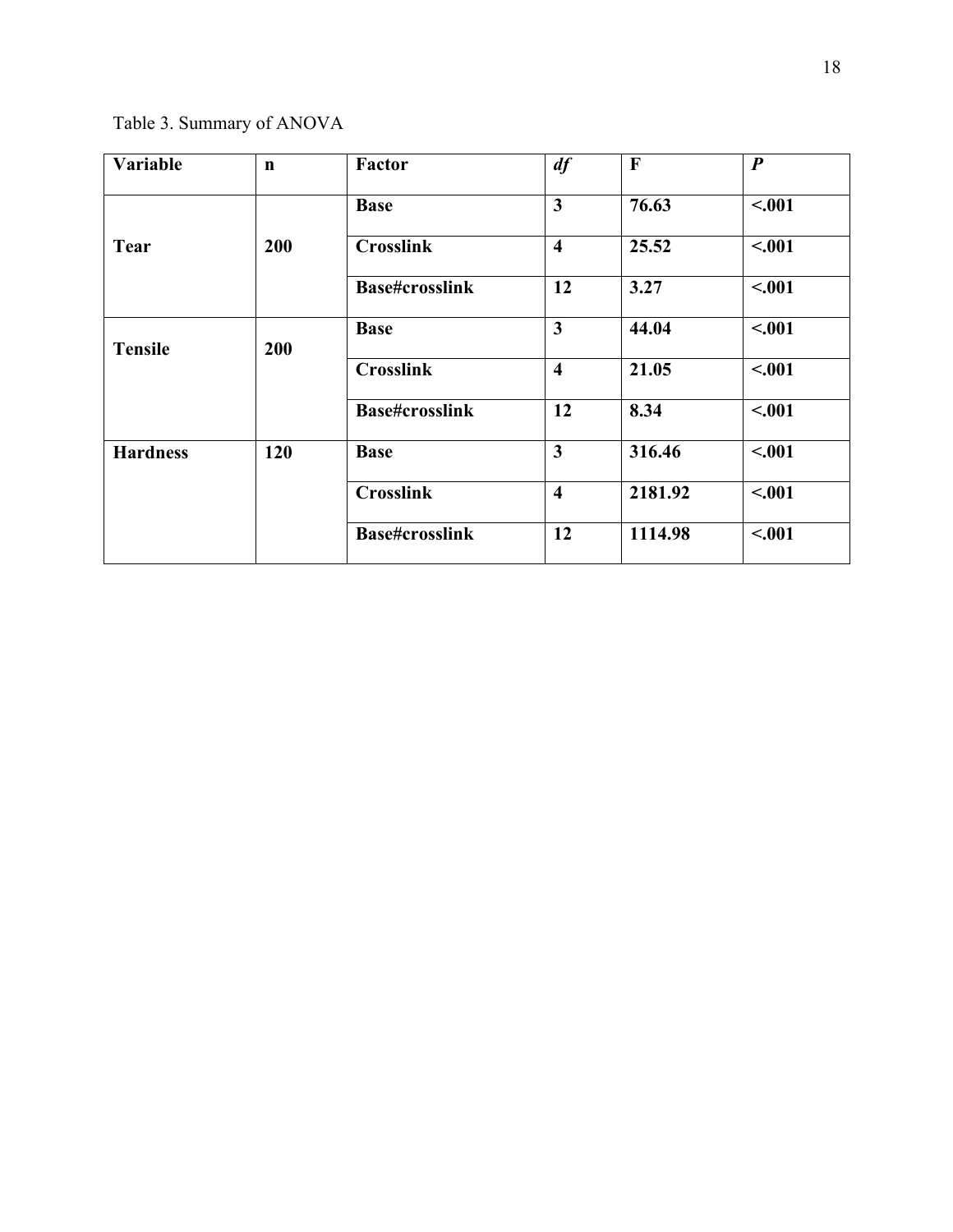|               | <b>Hardness /Shore A</b> | <b>Tensile strength/MPa</b> | Tear strength $/kNm^{-1}$ |
|---------------|--------------------------|-----------------------------|---------------------------|
| <b>M511</b>   | 18.7(0.471)              | 3.804(0.362)                | 8.002(0.567)              |
| Z004          | 30.8(0.373)              | 5.389(0.740)                | 9.788(1.846)              |
| <b>Base A</b> | 24.3(0.471)              | 3.524(0.658)                | 8.484(0.719)              |
| <b>Base B</b> | 23.2(0.373)              | 2.212(0.543)                | 5.418(1.612)              |
| <b>Base C</b> | 24.7(0.471)              | 2.795(0.311)                | 5.869(1.506)              |
| <b>Base D</b> | 28.5(0.764)              | 1.463(0.295)                | 1.274(0.361)              |

Table 4. Mechanical strength of commercial silicones (M511 and Z004) and formulations with 5% cross-linker. Mean (SD)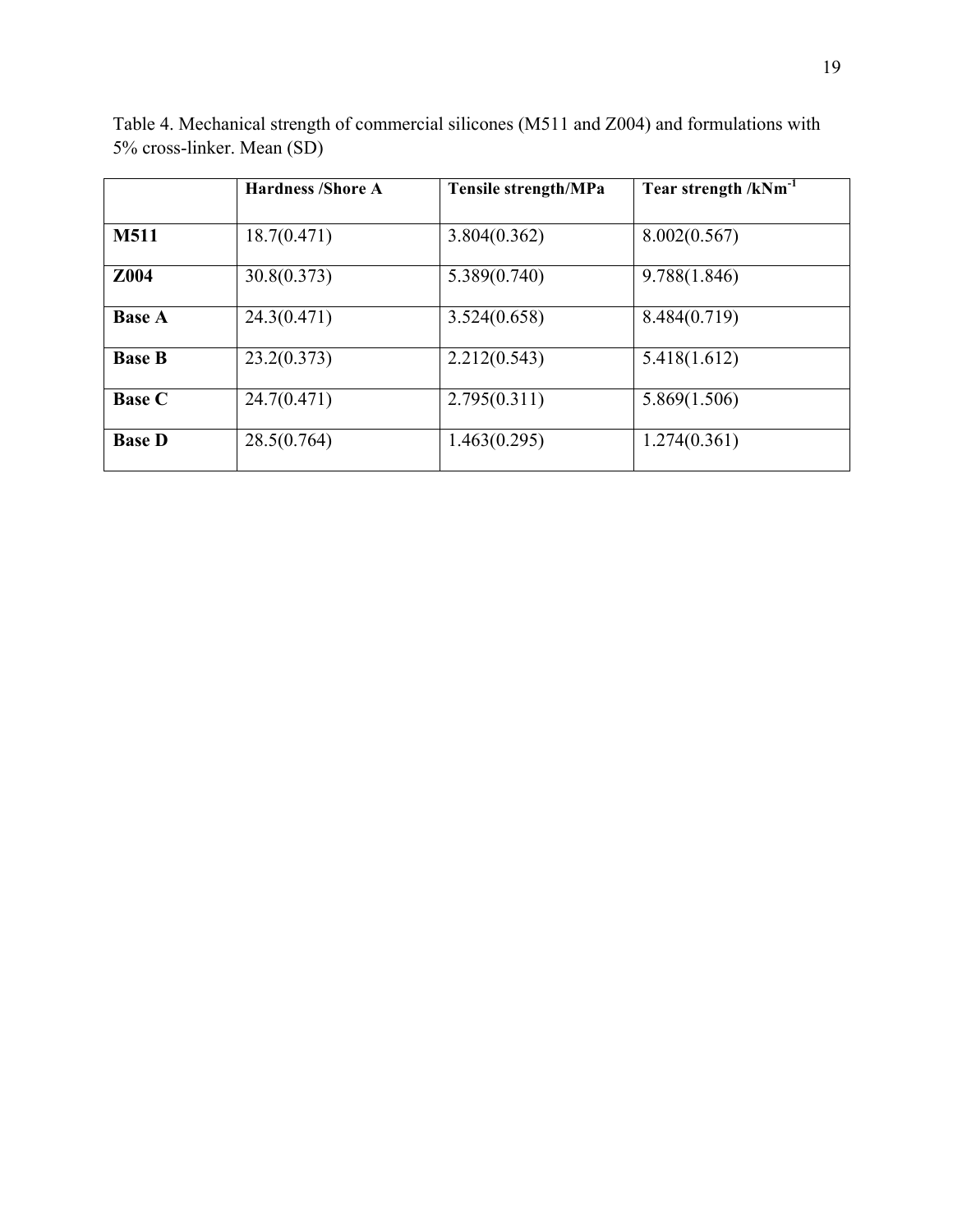## **FIGURES**

Fig. 1. Comparison of tensile strength of specimens with different bases and cross-linker concentration.



Fig. 2. Comparison of tear strength of specimens with different bases and cross-linker

concentration.



Fig. 3. Comparison of hardness of specimens with different bases and cross-linker concentration.



Fig. 4. Tensile and tear test specimens after testing.